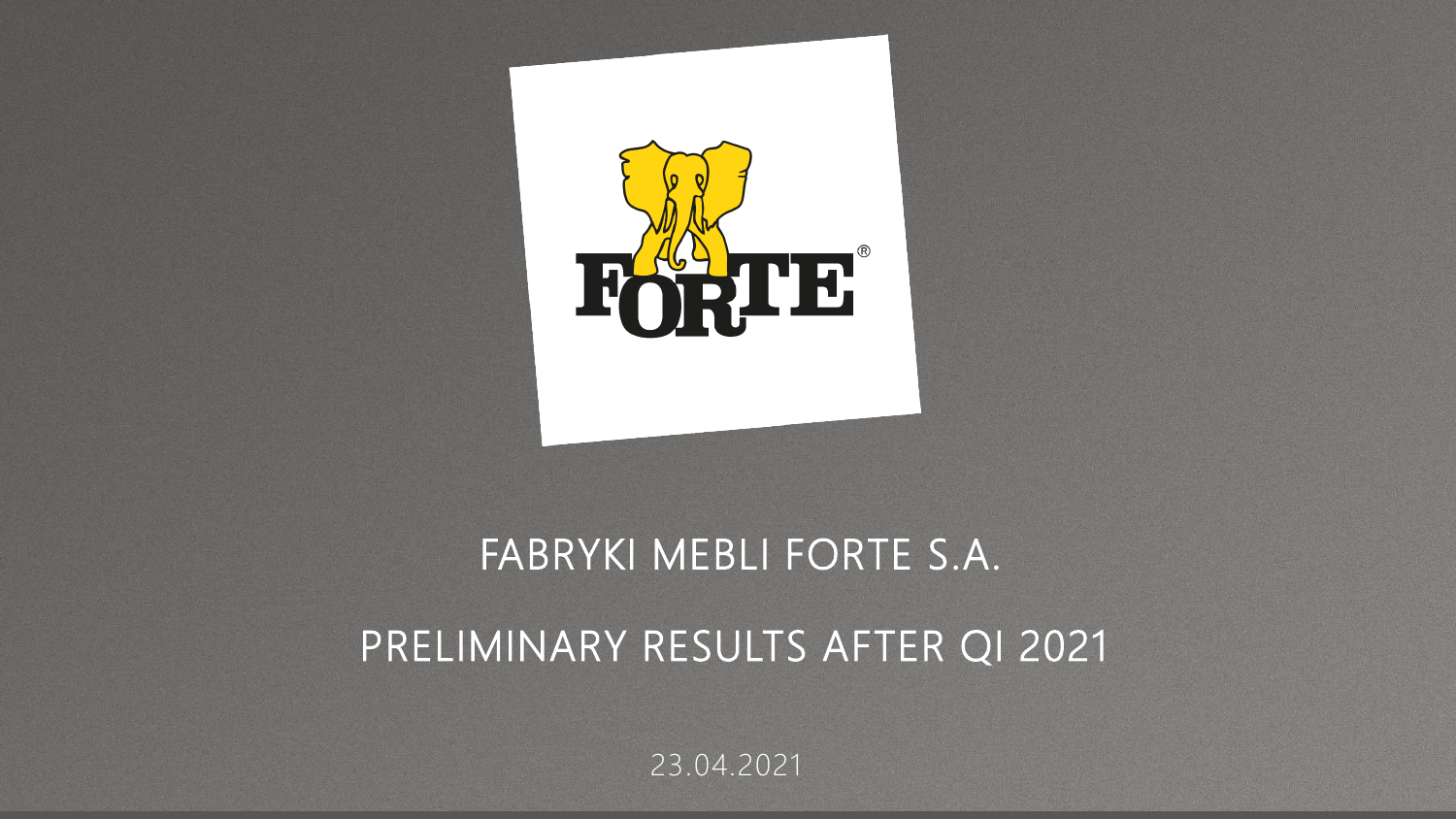| <b>Region</b>  | <b>Area</b>    | <b>Market</b>    | <b>Share of</b><br>Sales in %<br>[2020] | <b>Status</b><br><b>shops</b> | <b>Status</b><br>warehouses | <b>Status</b><br>company | Remarks due to lockdown / restrictions/ influence on our business                                                                                                                                                                                                                                                                                                                                                                                                 |
|----------------|----------------|------------------|-----------------------------------------|-------------------------------|-----------------------------|--------------------------|-------------------------------------------------------------------------------------------------------------------------------------------------------------------------------------------------------------------------------------------------------------------------------------------------------------------------------------------------------------------------------------------------------------------------------------------------------------------|
| R <sub>1</sub> |                | Germany          | 44%                                     | partly closed                 | partly closed               | open                     | No fundamental changes in Germany. Still lockdown with no concrete date known at present. It will be<br>probably at the end of April or begining of May. Only the curfew* and the Click & Meet** procedure are to<br>be adapted (but this has not yet been decided).<br>*The curfew will now only apply from 10 p.m.<br>**Retail shops are to be allowed to remain open up to an incidence of 150 with the "Click & Meet"<br>procedure and a testing requirement. |
|                |                | Austria          | 3%                                      | partly closed                 | open                        | open                     | Austria is still status quo.<br>The hard lockdown is extended "only" in Vienna and two other federal states.<br>In the other Austrian states, furniture retailers are open again. At least "click & meet".                                                                                                                                                                                                                                                        |
| R <sub>2</sub> |                | France           | 10%                                     | closed                        | open                        | open                     | new Lookdown in France, from Saturday 3.4. to 2.5. (at least).<br>Click and collect should be possible.                                                                                                                                                                                                                                                                                                                                                           |
|                |                | Switzerland      | 4%<br>1%                                | open                          | open                        | open                     | Lockdown exended till End of April - more info this week                                                                                                                                                                                                                                                                                                                                                                                                          |
|                |                | Italy<br>Belgium | 0%                                      | closed<br>closed              | open<br>open                | open<br>open             | Complete lockdown until 19.4.21 - warehouses open, all deliveries can be made as planned, click&meet<br>possibility at shops, DIY are open                                                                                                                                                                                                                                                                                                                        |
|                |                | Dom Tom          | 1%                                      | open                          | open                        | open                     |                                                                                                                                                                                                                                                                                                                                                                                                                                                                   |
| R <sub>3</sub> |                | Poland           | 14%                                     | partly closed                 | open                        | open                     | Lockdown extended till 25.04.2021. Stonger restrictions in Poland. Stores bigger than 2000 m2 closed<br>(furniture and DIY). Stores smaller than 2000 m2 - 1person/20m2                                                                                                                                                                                                                                                                                           |
| R4             | lberia         | Spain            | 6%                                      | partly closed                 | open                        | open                     | stores open with time restrictions, due to the growing number of cases region start again with local<br>restrictions                                                                                                                                                                                                                                                                                                                                              |
|                |                | Portugal         | 1%                                      | partly closed                 | open                        | open                     | furniture stores open from today (19.04)                                                                                                                                                                                                                                                                                                                                                                                                                          |
|                | <b>CE</b>      | Czech Republic   | 2%                                      | closed                        | partly closed               | open                     | full lockdown extend untill end of April, from 12.04 no state of emergency but stores still closed                                                                                                                                                                                                                                                                                                                                                                |
|                |                | Hungary          | 2%                                      | partly closed                 | partly closed               | open                     | slow reopening of furniture stores from today                                                                                                                                                                                                                                                                                                                                                                                                                     |
|                |                | Slovakia         | 1%                                      | partly closed                 | partly closed               | open                     | full lockdown until 30.04. Furniture stores open from today with restriction (1 person for 15 sqm)                                                                                                                                                                                                                                                                                                                                                                |
|                | <b>SEE</b>     | Romania          | 2%                                      | closed                        | partly closed               | open                     | lockdown - shops in Bucharest and West Romania closed                                                                                                                                                                                                                                                                                                                                                                                                             |
|                |                | Bulgaria         | 1%                                      | partly closed                 | partly closed               | open                     | furniture shops open again with restrictions (time and number of people)                                                                                                                                                                                                                                                                                                                                                                                          |
|                |                | Croatia          | 1%                                      | open                          | open                        | open                     |                                                                                                                                                                                                                                                                                                                                                                                                                                                                   |
|                |                | Serbia           | 1%                                      | partly closed                 | open                        | open                     | lockdown - shops in shopping centres closed until further notice, warehouses and individual shops open                                                                                                                                                                                                                                                                                                                                                            |
|                | <b>Baltics</b> | Slovenia         | 1%                                      | open                          | open                        | open                     |                                                                                                                                                                                                                                                                                                                                                                                                                                                                   |
|                |                | ∟ithuania        | 1%                                      | open                          | open                        | open                     | Stores open from today, restaurants, schools still closed (shopping malls open from May)                                                                                                                                                                                                                                                                                                                                                                          |
|                |                | Latvıa           | 1%                                      | open                          | open                        | open                     | Lockdown extended to 19.04 (shopping mall open from May)                                                                                                                                                                                                                                                                                                                                                                                                          |
|                |                | Estonia          | 0%                                      | closed                        | closed                      | open                     | Lockdown extended to 01.05                                                                                                                                                                                                                                                                                                                                                                                                                                        |
|                | UK             | England          | 1%                                      | open                          | open                        | open                     | stores, restaurants, hotels open from last weekend. Many restrictions. On Thu next announcement from<br>Boris.                                                                                                                                                                                                                                                                                                                                                    |
|                | ROW            | Morocco          | 1%                                      | open                          | open                        | open                     |                                                                                                                                                                                                                                                                                                                                                                                                                                                                   |
|                |                | others           | 1%                                      |                               |                             |                          |                                                                                                                                                                                                                                                                                                                                                                                                                                                                   |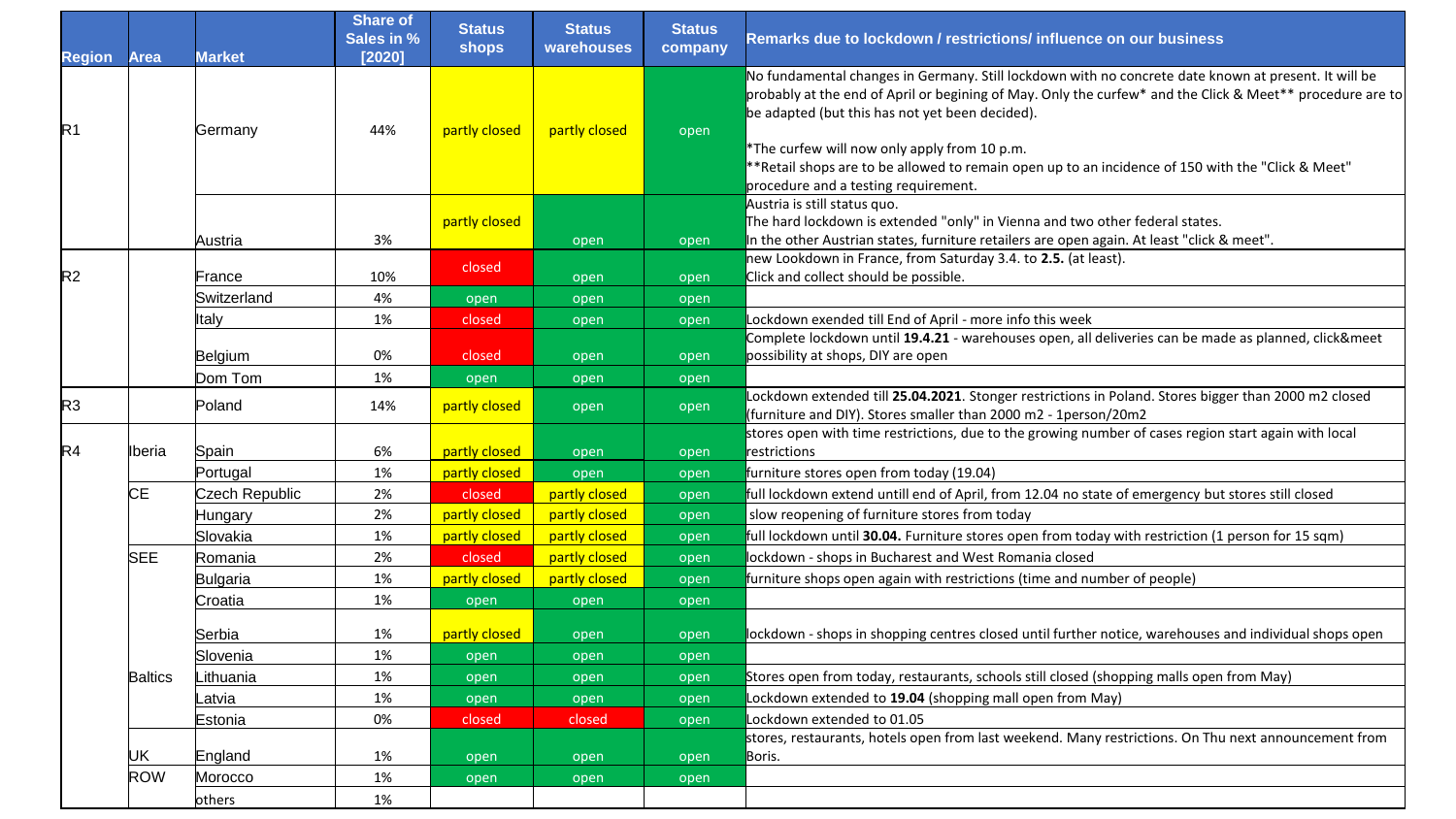## MONTHLY ORDER INFLOW IN THOUSANDS OF PACKAGES

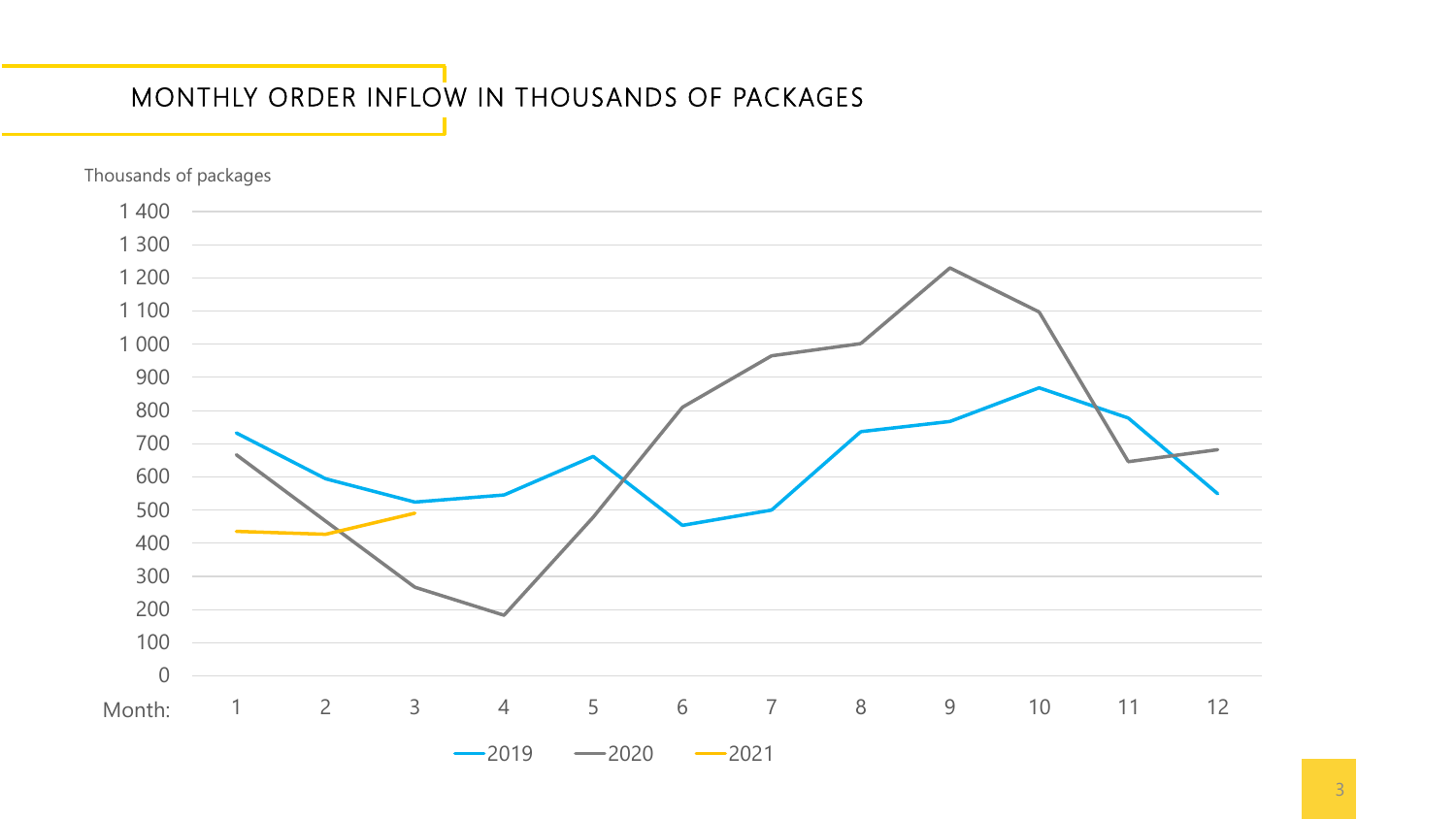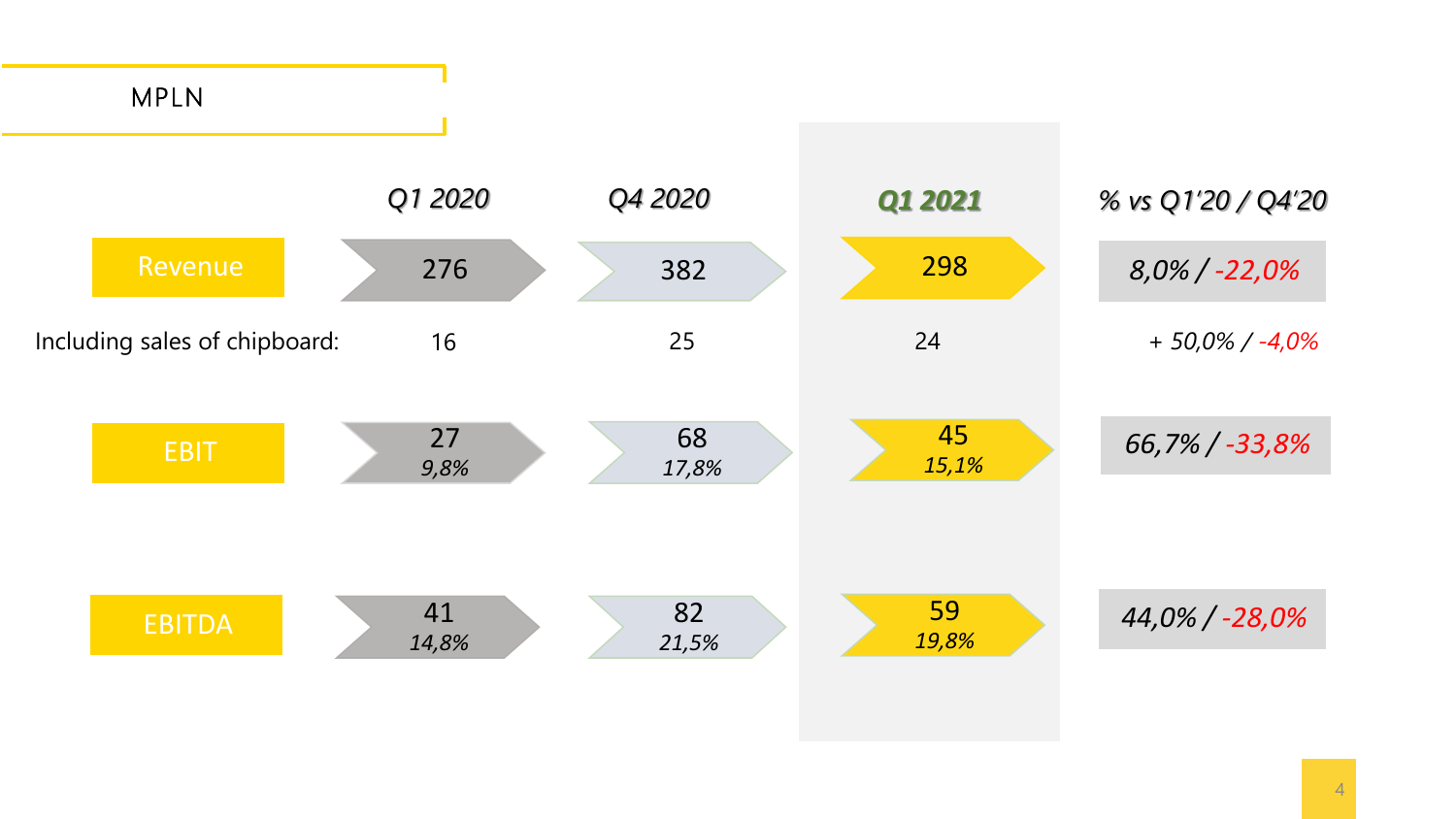MPLN

## **Financial Debt Constanting Constanting Constanting Constanting Constanting Constanting Constanting Constanting Constanting Constanting Constanting Constanting Constanting Constanting Constanting Constanting Constanting**